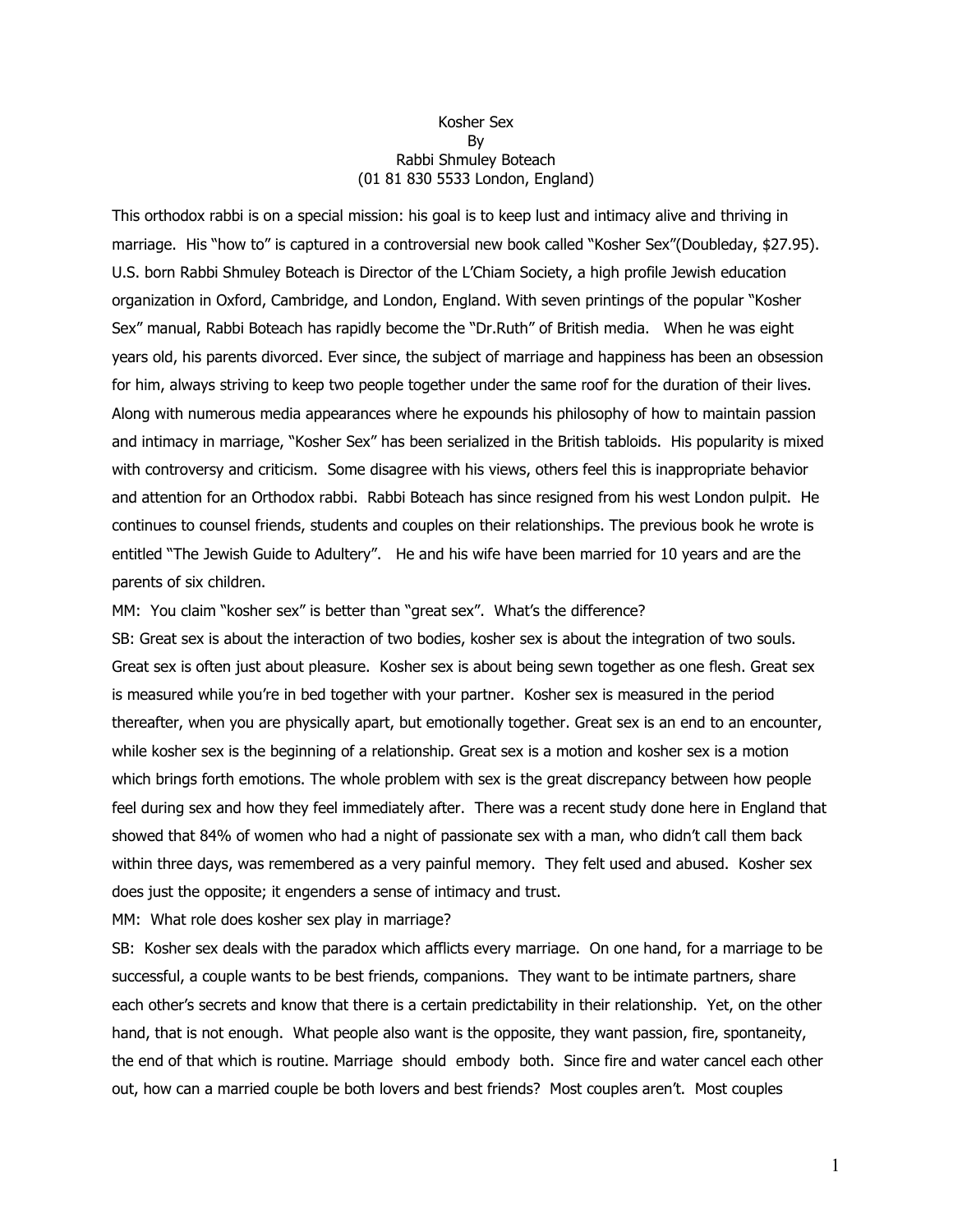achieve one or the other. Kosher sex is fire which leads to water, great passion which induces a state of closeness and intimacy. It's loverhood leading to friendship.

MM: What does traditional Jewish thinking tell us about sexuality?

SM: The bible has no word for sex, so Kosher sex teaches you to use sex as a form of knowledge, a form of intimate communication, so that a man and a woman can overcome their differences. Only if a man and a woman harmonize their different sexual metabolisms are they actually going to connect in sex, instead of just doing physical things to each other. Firstly, Judaism says you can not think about anyone else while having sex with your spouse, which clearly shows that sex is about intimacy; it's not just about pleasure. It's actually about being focused on each other in thought, speech and action. I call it "mental decapitation" because you decapitate your sexual partner and put someone else's head there while using his or her body for friction. This is rightfully declared by Judaism as a grievous sin. Another concept that comes from traditional thinking is that a married couple actually has a 12-day period of sexual abstention every month. A lot of people see this as a draconian law based around the woman's menstrual cycle, but really, it is quite ingenious. It achieves a number of things; it allows the couple to be lovers and best friends, but not simultaneously, because it is impossible for fire and water to co-exist. This is a recipe for two weeks of passion and two weeks of intimacy. Two weeks where you feed off of each other's bodies and two weeks where feed off each other's minds, personalities and characters. Also, all of us have a very limited libido. This is something that the sexual revolution overlooked; if you indulge in sex too much, sex can become a very boring experience. The greatest proof of this is in a recent study from the United States which showed that the average married couple has sex twice a week, but lasting only 3 to4 minutes at a time. The reason for that is that our libido is so diminished, so depleted that it doesn't lead to great memorable sexual encounters with our spouse. It leads to short instantly forgettable encounters.

## MM: Is jealousy considered kosher?

SM: Judaism says that there should be a sprinkle of jealousy, just a hint in every marriage. All the great secular marriage and relationship gurus say that jealousy is a very destructive emotion because it is based on human insecurity. I couldn't disagree more. Like too much of anything, jealousy would destroy a relationship. The whole problem of a man loosing interest in his wife is that she becomes too available to him and he takes her for granted. None of us are excited about anything to which we are incessantly exposed; therefore you need to see your husband or your wife through someone else's eyes and that is what jealousy is. It affords you a new look, a new perspective on your spouse. I am not saying you should go out of your way to flirt. What I am saying is, if a husband and wife go to a cocktail party together, instead of the woman just hanging onto her husband's arm the entire time, she should show a touch of greater independence. Women should preserve their modesty and their mystique, keep a sense of mystery. One of the essential Jewish laws about kosher sex is that a husband and wife should not parade around their bedroom naked. Think of it this way; you don't want to face the nightmare scenario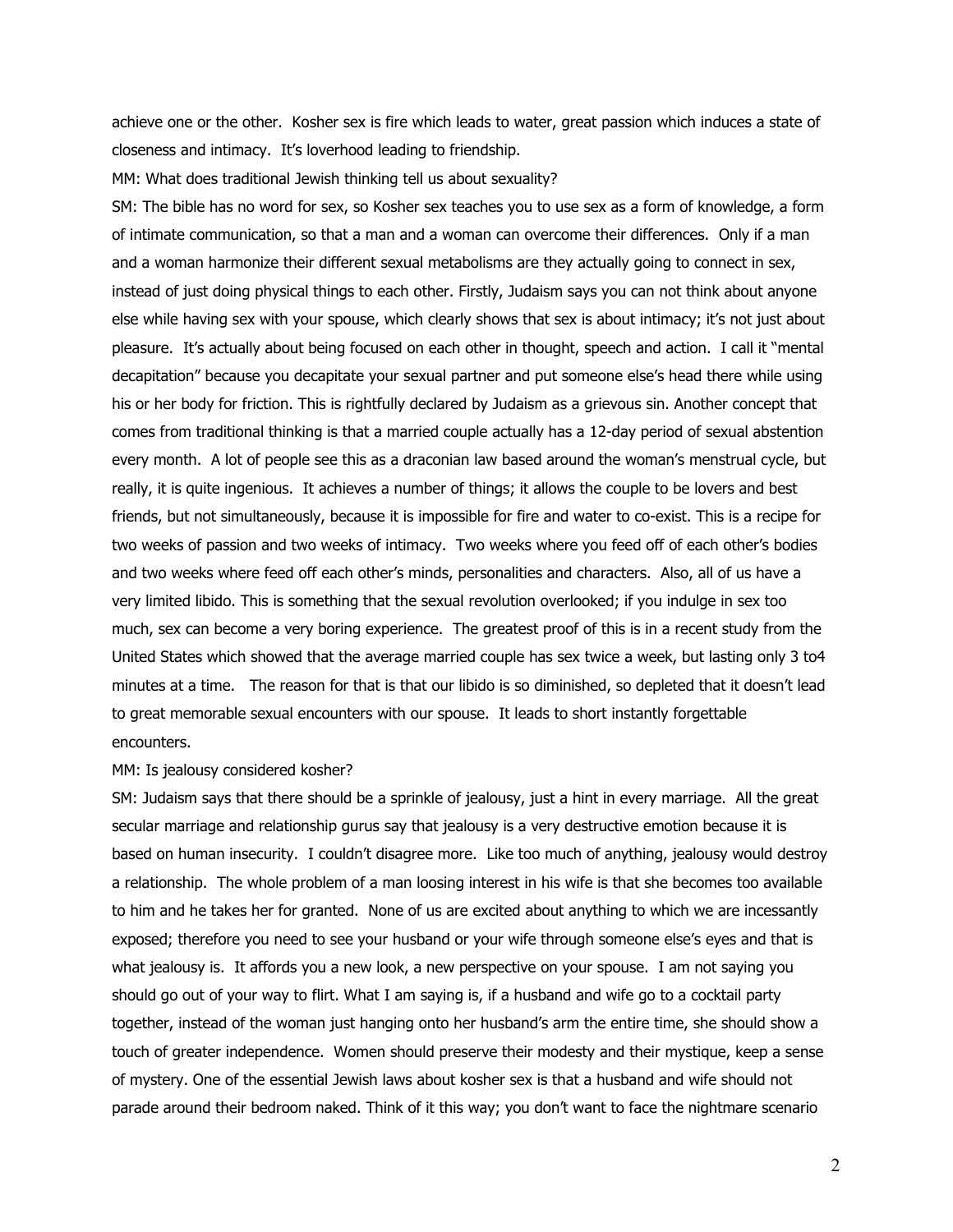where your husband is in bed reading the newspaper and you undress and he continues to read the paper. His eyes aren't transfixed on you because he has seen your body a thousand times. I maintain that any man that first doesn't want to mentally undress a woman will not want to physically undress her either. Kosher sex is all about the involvement of the mind in the sexual act because our principle sexual organ is indeed our mind, not our genitalia. So when we exclude the mind by making things too accessible, too revealed, too open; there is no room for fantasy or eroticism. You see, the difference between a boring sexual act and an erotic sexual act is the degree in which the mind is allowed to participate.

MM: Why do you suggest that a couple only have sex with the lights out?

SB: Sex should be about our bodies peeling away and what remains is this incredibly warm, vibrant personality which is capable of joining with another personality. Everything we do in life is always about doing, not about being. When I go to my job, I'm working. When I go to University, I'm studying. Human beings are their happiest when they are at their most natural. The only time we actually put ourselves on autopilot, the only times we actually behave completely and instinctually is during sex. Sex is the only time people do not do, they just revel in the art of being. They revel in the art of existence. When sex becomes a performance, when a man is concerned that the woman he has been with has had many lovers before him and she is an expert in sex, and therefore she can actually determine whether or not he is good in the sack or has a nice body, or she feels that he is rating her body, the lovemaking looses, it's no longer natural. You are trying to impress, it's a performance, it's like a job interview. That is why sex with the lights off allows for sex to be a much more pleasurable, much more intimate experience, because I am not worried about what my body looks like. We are a generation, which is so transfixed on just one of the senses, the sense of look, that we deprive ourselves of the sense of touch, scent, and sound. In the dark, all the senses are magnified many times over.

MM: What is not kosher in a relationship?

SB: Infidelity, infidelity of the mind, fantasize about your spouse, not somebody else. A husband should never fantasize about another woman. Masturbation is not kosher because the beauty of sex is that it creates a very strong dependency between husband and wife. It makes us rely on each other in the most powerful possible way. I believe that sex is a real human need. Sex is the only thing which really requires somebody else, I can eat on my own, I can watch TV on my own, I can even talk to myself if really wish. The one thing I can't do is have sex with myself. Masturbation is a subversion of what sex is all about. Sex is supposed to create a link between me and someone else. Again, if the whole definition of kosher sex is something which leads to intimacy; masturbation subverts this intimacy. The beauty of the two week period of sexual abstinence is that when they reunite, it's volcanic, explosive, a mini honeymoon. If they both engage in masturbation all the while they have been separated, they don't hunger for each other as much and they are not as reliant or dependant on each other. If the purpose of sex is to bind me with someone, then pre-martial sex is a subversion of that. It's about 'I want to have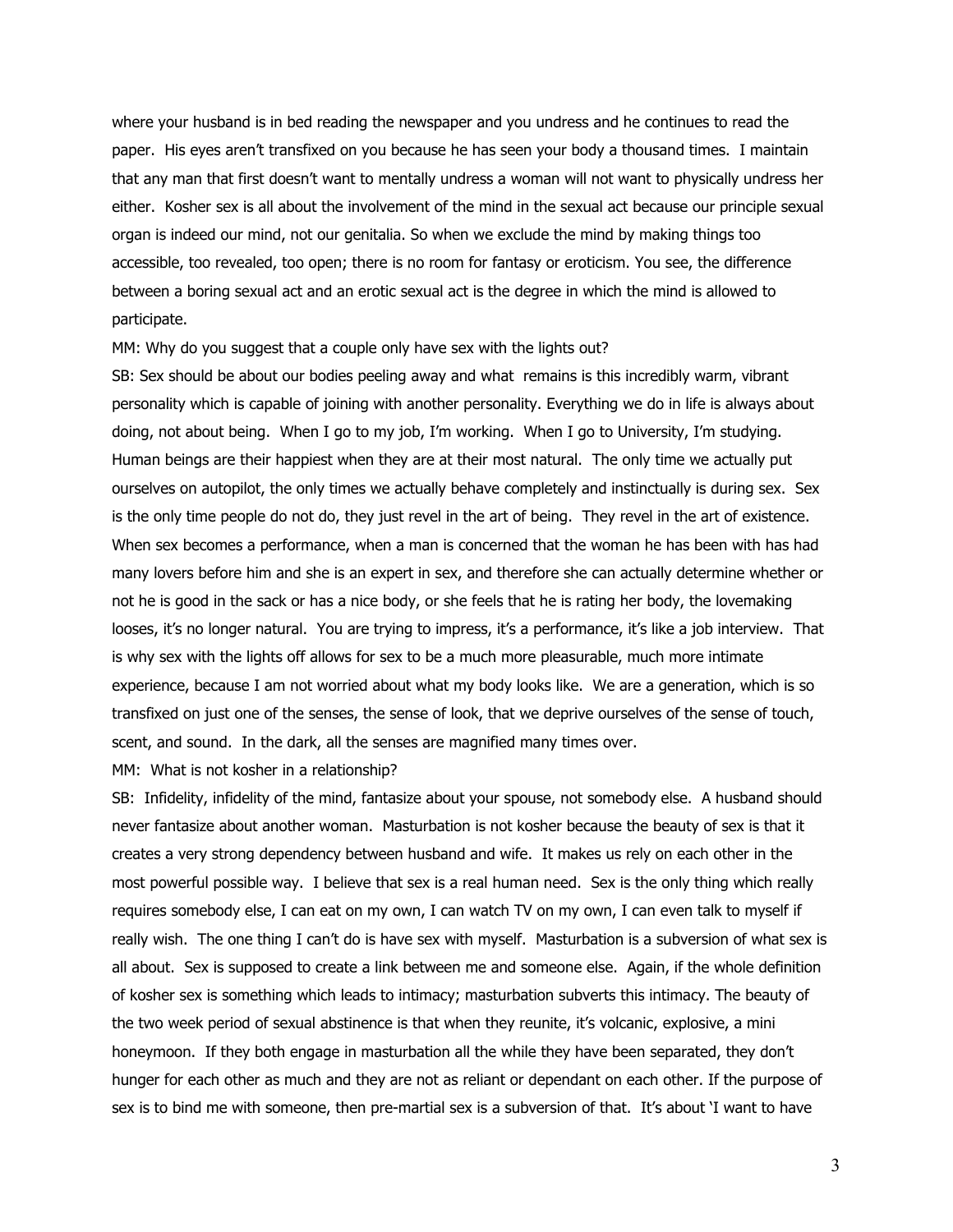sex and not feel tied to this woman' 'I'll even lie to her, I will mislead her, I will tell her she's beautiful just to get into her bedroom.' I think pre-martial sex is something that is which is incredibly destructive. Pre-marital sex makes us experts in sex. To be an expert is to be able to spot the flaws. Today we are able to spot the flaws in our spouses, their sexual performance, their bodies, and their passion. This is a very bad thing because we are no longer subjective.

## MM: What about oral sex?

SB: There are Rabbis that have said you should never look at your wife's genitals or kiss that area. That was not law, it was a minority opinion, very much a minority opinion. The other belief was that oral sex on a man would lead to ejaculation and refers to the prohibition in the bible, about wasting the male seed. This is, indeed, a strong prohibition, which is why male masturbation is not allowed in kosher sex. Having said that, what I show in the book, is that what the rabbis really prohibited was the intentional destruction of seed. That is contempt for having children, which is contempt for the whole impregnation process. It actually lessens a man's pleasure in order not to get her pregnant. That's not what oral sex is about at all. To only practice oral sex is definitely not kosher, but as a means of a couple doing something new, to expand what can otherwise be, a sometimes boring repertoire is acceptable. If the intention is not to destroy seed, but simply to do something pleasurable with your wife or your husband and to feel closer to them, then that's fine. It is just when this becomes the principle sexual act because you are afraid of having children. We don't believe in having contempt for children.

MM: What are your feelings about sex toys and pornography?

SB: I am very much opposed to pornography for two reasons. Firstly, once a marriage loses it's sexual spark, once we become a desexualized society, once husband and wife are no longer drawn to each other by this mysterious force call "attraction", the marriage is never going to be as strong. They may continue as friends, they will raise kids together, but they stay together for ulterior motives, but not because of each other. What we need to do, therefore, is always ensure that sex maintains it power. The essence of sex is about mystery, eroticism, about taking things off in order to expose something even deeper. Pornography is all about, being in your face. It leads to great boredom. The greatest proof of this is, find me one pornographic publication that will use the same models two weeks in a row. They always have to use a new body, because you have grown bored of last week's model. You have seen her. What else is there, what's left. It is also unfair to your wife to have to compete against images of these beautiful women, who don't have to do all the things a wife has to do and can sit and hone their bodies day in and day out. Besides, it's not even real. A man then starts to compare his wife to some playmate. An average pornographic magazine takes 20,000 pictures in order to choose 50 pictures. With those kinds of angles and that kind of expert setting, anyone is going to look amazing. It leads people to be dissatisfied with their spouses. Celluloid images don't bring couples closer to each other. Sex toys are different because it is about them doing something new for each other, so I think the sky is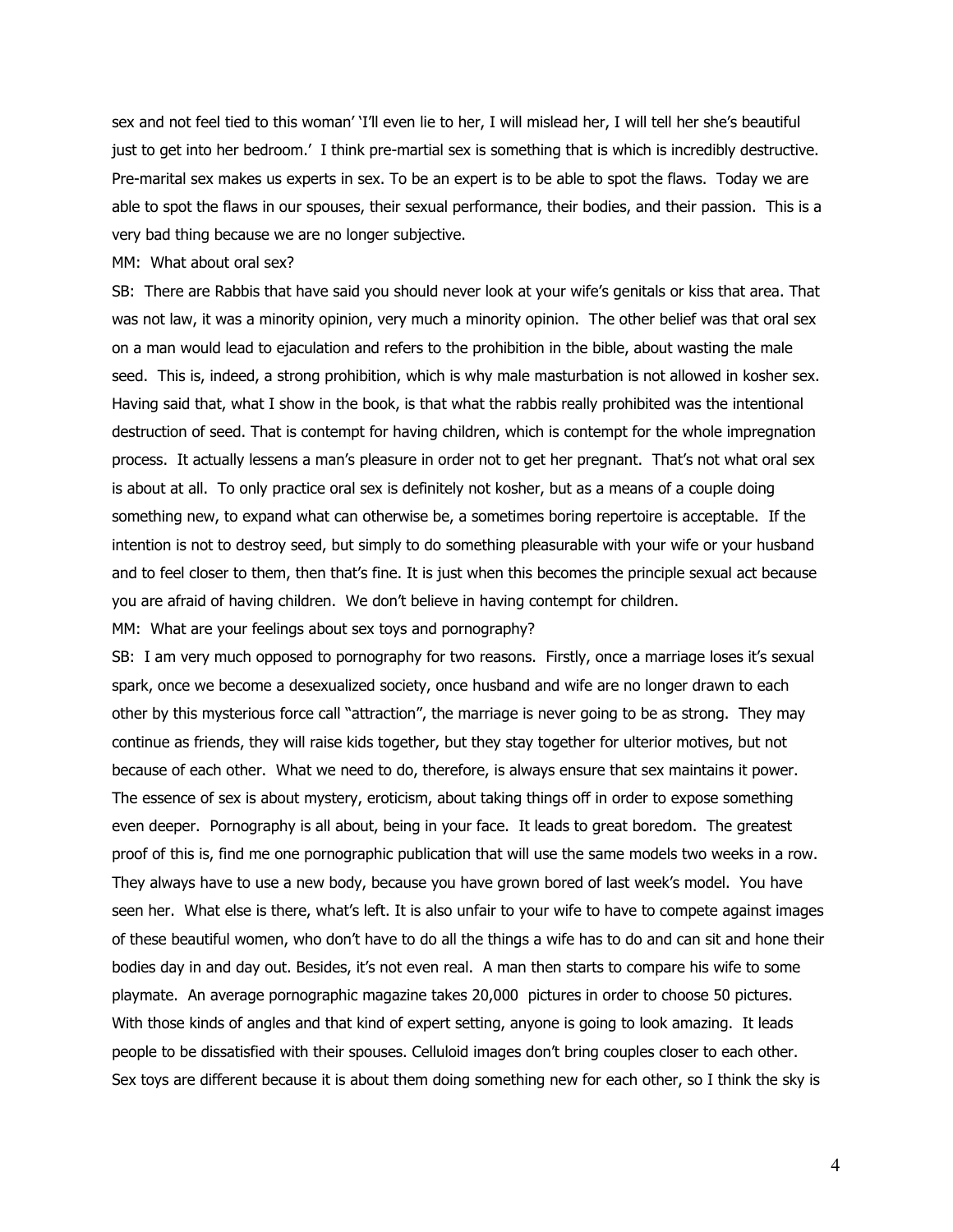the limit. That's the rule, passion that leads to intimacy is kosher; if these sex toys make a couple feel really close to each other, that's fantastic.

MM: If you don't believe in pre-martial sex, prostitution and masturbation. What are those, who never marry or marry late suppose to do?

SB: I am realistic. I know that not everybody is going to listen to everything I say in this book. They may have pre-martial sex, masturbate and go to prostitutes, but you still have to define ideals that people should bring into their lives any way they can. I think a husband that goes on a business trip and doesn't masturbate is a romantic, because he is saving all that passion that is building up inside him for an incredible explosive night with his wife. That's the romantic thing to do. If you don't have a spouse, I believe in contingencies. I am not saying that this the law and to hell with all you who can't live by it. I believe that religion has to be compassionate. We all have to be logical and compassionate. There are degrees of kosher sex as well. For example if a couple is going to have a sexual relationship outside of marriage there are other elements of kosher sex that they can follow. Don't think about other people even then. Don't lie to each other. For guys, don't tell her your going to call her, then don't call. For the women, don't lie about how much you care for the guy when, in actual fact, you are just on the rebound and you just want to feel good or attractive for a few days. Kosher sex is not all fun and games. It means bringing humanity and intimacy to the sexual process.

MM: Do you believe that sex is only for procreation?

SB: Judaism rejects Catholicism's extreme position that contraception is always morally wrong. There are many instances in which a couple is permitted to use contraception. Judaism, of course, insists that children are always a blessing and therefore, discourages a couple from using devices that impede pregnancy (at least until they have a boy and a girl who can themselves one day propagate the species). But if pregnancy will cause any kind of physical or mental health problems, such as where a marriage will be severely strained mentally, emotionally or financially, they can, of course use contraception. MM: But, not condoms?

SB: No, for a married couple, absolutely not. If they want to use contraception should use the pill or a diaphragm. The condom is a barrier to intimacy. As a single person, if you ask me, is it better to die than to use a condom. Of course, use a condom.

MM: How has the fallout from the controversy surrounding you and your book affected your life? SB: I resigned from a position that was similar to being a designated preacher. I wasn't forced to resign, I choose to resign because I feel that what I am saying is extremely important because it is geared primarily to a younger audience. I am trying to show them the application of ancient Jewish ideas to their lives and to show that Judaism is speaking their language. To be restrained or straightjacketed by antiquated communal norms, like a Rabbi can't talk about this and not be able to address myself to young people I thought was a mistake.

MM: What do you think are the keys to a happy marriage?